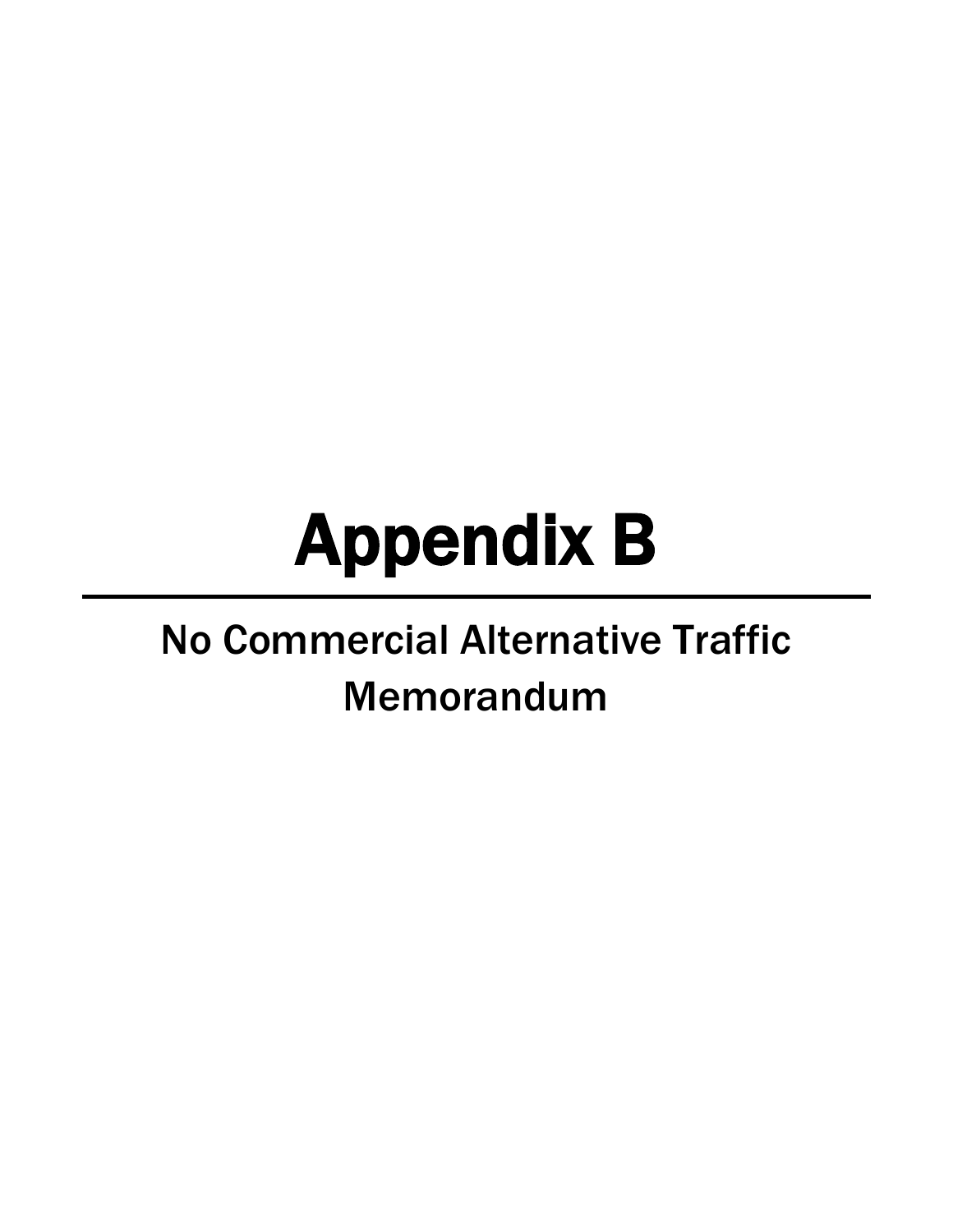

### **MEMORANDUM**

| Judith Matsui-Drury, Aelita Milatzo      |    |           |
|------------------------------------------|----|-----------|
| Vic Maslanka                             |    |           |
| 10 August 2017                           |    |           |
| Panhandle – No Commercial Alternative    | P. | 16052-000 |
| Trip Generation and VMT Analysis Summary |    |           |
|                                          |    |           |

#### **Background**

This memorandum summarizes the results of the technical analysis of the Panhandle No Commercial Alternative. Specifically, trip generation and vehicle-miles-traveled (VMT) were calculated for the No Commercial Alternative, and are compared to the Project in this memorandum.

#### **Methodology**

The methodology utilized in the analysis is identical to that summarized previously for the Project, as documented in the DEIR. SACOG's SACSIM travel model was utilized to estimate the number of trips by mode associated with the No Commercial Alternative, as well as to calculate regional VMT. The trip generation and VMT analysis is based upon the "Existing Plus Project / Alternative" scenario, and assumes full buildout. That is, the analysis is based upon full occupancy of the residential, school, and commercial components of the Project.

#### **Alternative Description**

The No Commercial Alternative presents an alternate land use plan for the site. The Panhandle Project consists of three land use types – residential, schools, and commercial development. The No Commercial Alternative replaces the commercial development with residential land use. The location of the commercial development is at the southern edge of the Project area, adjacent to Del Paso Road east of National Drive. Table 1 summarizes the land use of the Project and No Commercial Alternative. The number of residential units increases by 39 (+1.5 percent).

One of the reasons for the development of the No Commercial Alternative was consideration of the viability of retail development as part of the Panhandle Project. The Natomas area has a large number of vacant non-residential parcels, as shown in the "Natomas Vacant Sites" map attached to the end of this memorandum.

8950 Cal Center Drive Suite 340 Sacramento, CA 95826-3225

916 368-2000 916 368-1020 fax www.dksassociates.com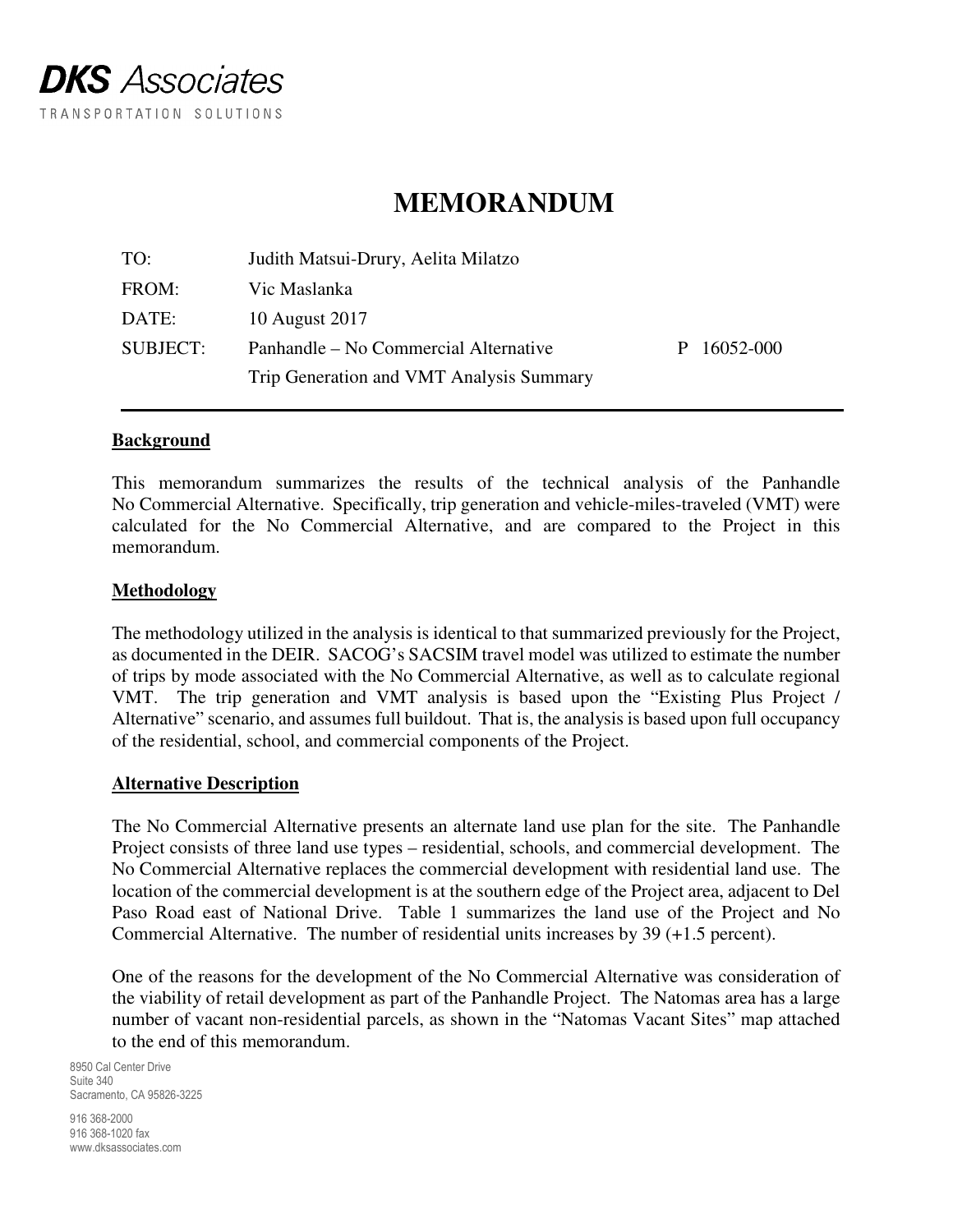|                                                | Project                         |                       |                 | <b>No Commercial Alternative</b> |                       |                 |  |  |
|------------------------------------------------|---------------------------------|-----------------------|-----------------|----------------------------------|-----------------------|-----------------|--|--|
| <b>Land Use</b>                                | <b>Dwelling</b><br><b>Units</b> | <b>Square</b><br>Feet | <b>Students</b> | <b>Dwelling</b><br><b>Units</b>  | <b>Square</b><br>Feet | <b>Students</b> |  |  |
| <b>Elementary School</b>                       |                                 |                       | 500             |                                  |                       | 500             |  |  |
| Middle School / High School                    |                                 |                       | 2,800           |                                  |                       | 2,800           |  |  |
| Suburban Center                                |                                 | 101,277               |                 |                                  | $\boldsymbol{0}$      |                 |  |  |
| Village 1                                      | 136                             |                       |                 | 136                              |                       |                 |  |  |
| Village 2                                      | 138                             |                       |                 | 177                              |                       |                 |  |  |
| Village 3                                      | 209                             |                       |                 | 209                              |                       |                 |  |  |
| Village 4                                      | 178                             |                       |                 | 178                              |                       |                 |  |  |
| Village 5                                      | 103                             |                       |                 | 103                              |                       |                 |  |  |
| Village 6                                      | 64                              |                       |                 | 64                               |                       |                 |  |  |
| Village 7                                      | 201                             |                       |                 | 201                              |                       |                 |  |  |
| Village 8                                      | 100                             |                       |                 | 100                              |                       |                 |  |  |
| Village 9                                      | 172                             |                       |                 | 172                              |                       |                 |  |  |
| Village 10                                     | 112                             |                       |                 | 112                              |                       |                 |  |  |
| Village 11                                     | 107                             |                       |                 | 107                              |                       |                 |  |  |
| Village 12                                     | 73                              |                       |                 | 73                               |                       |                 |  |  |
| Village 13                                     | 80                              |                       |                 | 80                               |                       |                 |  |  |
| Village 14                                     | 143                             |                       |                 | 143                              |                       |                 |  |  |
| Subtotal                                       | 1,816                           | 101,277               | 3,300           | 1,855                            | $\theta$              | 3,300           |  |  |
| Krumenacher Property west<br>of National Drive | 652                             |                       |                 | 652                              |                       |                 |  |  |
| Krumenacher Property east<br>of powerlines     | 192                             |                       |                 | 192                              |                       |                 |  |  |
| Total                                          | 2,660                           | 101,277               | 3,300           | 2,699                            | $\boldsymbol{0}$      | 3,300           |  |  |

**Table 1 Summary of Travel Modeling Land Use Assumptions** 

#### **Trip Generation**

The Project and No Commercial Alternative trip generation were estimated directly by SACOG's SACSIM travel model. The trip generation is based directly on household travel information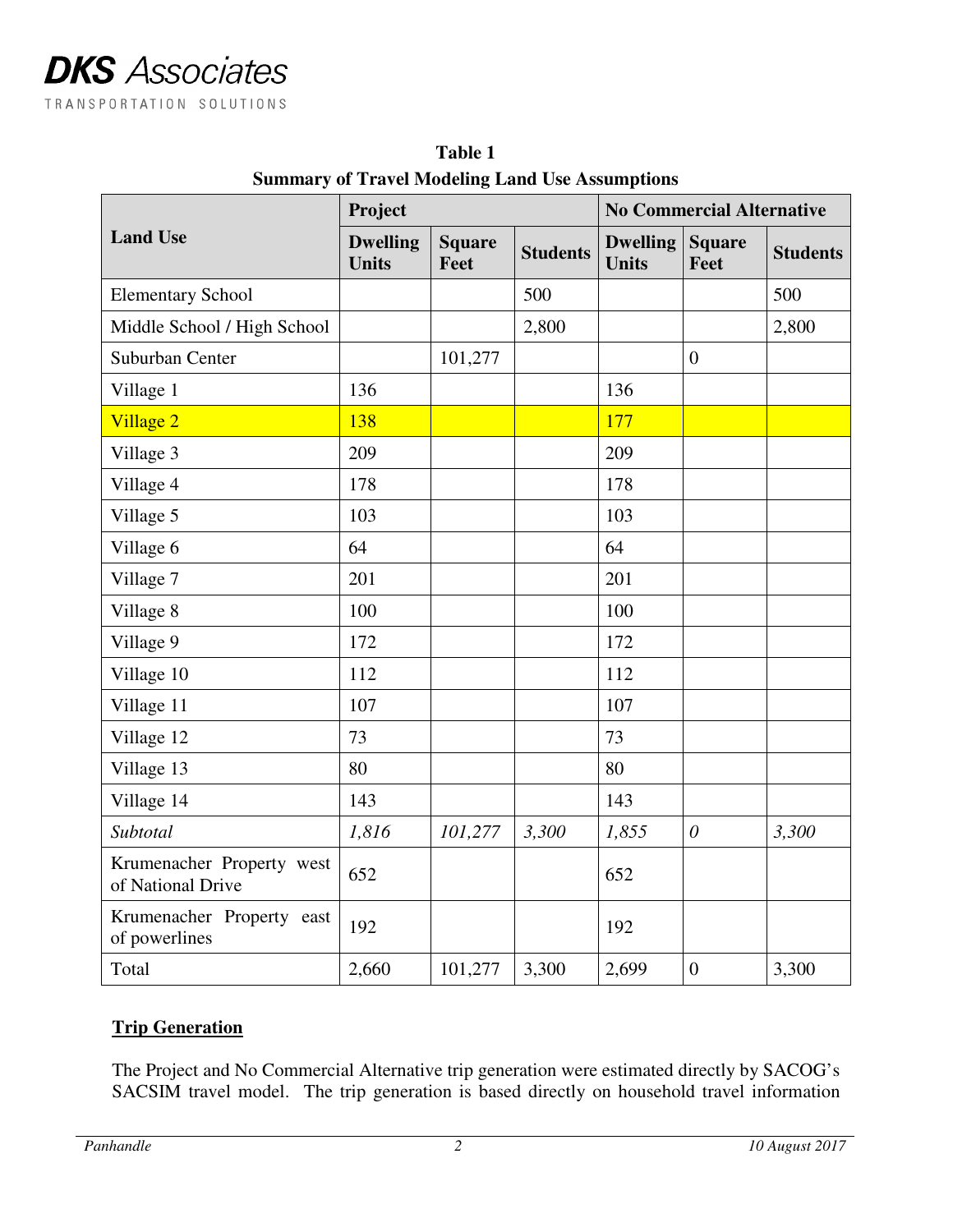collected in the Sacramento region, and reflects the location, mode choice, and demographics associated with the area. For the new development in the Panhandle Annexation area, land use characteristics are assumed to be similar to nearby existing development, such as the area of North Natomas immediately to the west of the Project site.

Tables 2 through 4 summarize mode choice for the person trips generated by the residential, school, and commercial elements of the Project and No Commercial Alternative for daily, a.m. peak hour, and p.m. peak hour periods.

For both residential and school uses, the percentage of person trips by automobile increases with the No Commercial Alternative.

| I creentage of I croon Trips by Mouel Residential Development |              |                             |                                    |                                  |                      |                                    |  |  |  |  |  |
|---------------------------------------------------------------|--------------|-----------------------------|------------------------------------|----------------------------------|----------------------|------------------------------------|--|--|--|--|--|
|                                                               | Project      |                             |                                    | <b>No Commercial Alternative</b> |                      |                                    |  |  |  |  |  |
| <b>Mode</b>                                                   | <b>Daily</b> | A.M.<br><b>Peak</b><br>Hour | <b>P.M.</b><br><b>Peak</b><br>Hour | <b>Daily</b>                     | A.M.<br>Peak<br>Hour | <b>P.M.</b><br><b>Peak</b><br>Hour |  |  |  |  |  |
| Automobile – Single Occupant                                  | 43.7%        | 46.3%                       | 46.0%                              | 46.0%                            | 50.3%                | 47.6%                              |  |  |  |  |  |
| Automobile – Two Occupants                                    | 27.6%        | 22.5%                       | 27.1%                              | 28.0%                            | 22.6%                | 28.4%                              |  |  |  |  |  |
| Automobile – Three or More<br>Occupants                       | 19.7%        | 17.3%                       | 19.4%                              | 19.3%                            | $16.5\%$             | 18.1%                              |  |  |  |  |  |
| Subtotal – Person Trips by Auto                               | 91.0%        | 86.1%                       | 92.5%                              | 93.3%                            | 89.4%                | 94.1%                              |  |  |  |  |  |
| Transit                                                       | 0.3%         | 0.5%                        | 0.3%                               | $0.4\%$                          | 0.6%                 | 0.4%                               |  |  |  |  |  |
| Bicycle                                                       | $0.9\%$      | $1.2\%$                     | $1.1\%$                            | $0.8\%$                          | $1.3\%$              | $0.7\%$                            |  |  |  |  |  |
| Walk                                                          | $6.3\%$      | $9.3\%$                     | 5.0%                               | $4.3\%$                          | 6.1%                 | $4.0\%$                            |  |  |  |  |  |
| School Bus                                                    | 1.4%         | 2.9%                        | 1.1%                               | 1.2%                             | 2.6%                 | $0.9\%$                            |  |  |  |  |  |

**Table 2 Percentage of Person Trips by Mode – Residential Development** 

Tables 5 and 6 summarize vehicular trip generation of the Project and No Commercial Alternative. Compared to the Project, the Alternative generates 3,357 fewer daily vehicle trips (about 12 percent). The Alternative generates 62 percent fewer internal vehicle trips. New external vehicle trips decrease by 2,175 (about 8 percent).

During the a.m. peak hour, the Alternative is expected to generate 116 fewer vehicle trips (about 6 percent). The Alternative generates 60 percent fewer internal vehicle trips. New external vehicle trips decrease by 15 (about 1 percent).

During the p.m. peak hour, the Alternative is expected to generate 204 fewer vehicle trips (about 10 percent). The Alternative generates 38 percent fewer internal vehicle trips. New external vehicle trips decrease by 183 (about 9 percent).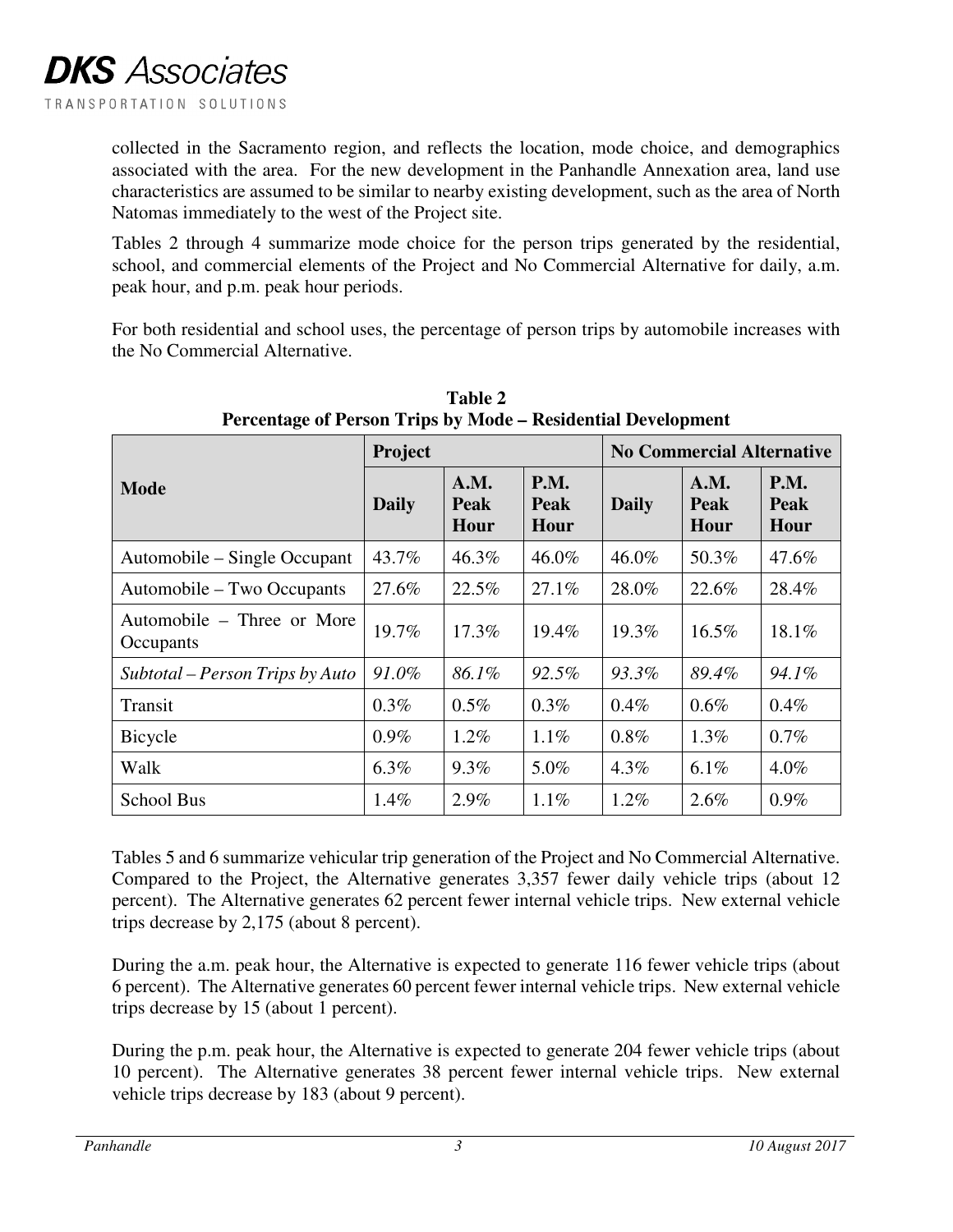|                                         | Project                                                                           |         |              | <b>No Commercial Alternative</b> |                                    |       |  |  |
|-----------------------------------------|-----------------------------------------------------------------------------------|---------|--------------|----------------------------------|------------------------------------|-------|--|--|
| <b>Mode</b>                             | <b>P.M.</b><br>A.M.<br><b>Daily</b><br><b>Peak</b><br><b>Peak</b><br>Hour<br>Hour |         | <b>Daily</b> | A.M.<br><b>Peak</b><br>Hour      | <b>P.M.</b><br><b>Peak</b><br>Hour |       |  |  |
| Automobile – Single Occupant            | 16.9%                                                                             | 11.2%   | 18.3%        | 18.2%                            | 11.2%                              | 19.3% |  |  |
| Automobile – Two Occupants              | 29.9%                                                                             | 27.1%   | 33.8%        | 29.0%                            | 26.8%                              | 30.6% |  |  |
| Automobile – Three or More<br>Occupants | 31.4%                                                                             | 32.5%   | 30.5%        | 32.3%                            | 34.5%                              | 33.4% |  |  |
| Subtotal – Person Trips by Auto         | 78.2%                                                                             | 70.8%   | 82.6%        | 79.5%                            | 72.5%                              | 83.3% |  |  |
| Transit                                 | 0.4%                                                                              | $0.4\%$ | $0.2\%$      | $0.4\%$                          | $0.6\%$                            | 0.2%  |  |  |
| Bicycle                                 | $1.7\%$                                                                           | 2.2%    | $1.3\%$      | $1.7\%$                          | $2.3\%$                            | 1.2%  |  |  |
| Walk                                    | 10.8%                                                                             | 14.1%   | 8.3%         | 9.3%                             | 11.6%                              | 8.2%  |  |  |
| School Bus                              | 8.9%                                                                              | 12.4%   | 7.5%         | 9.1%                             | 13.0%                              | 7.1%  |  |  |

**Table 3 Percentage of Person Trips by Mode – Schools** 

#### **Table 4 Percentage of Person Trips by Mode – Commercial Development**

|                                         | Project      |                             |                                    | <b>No Commercial Alternative</b> |                             |                                    |  |  |
|-----------------------------------------|--------------|-----------------------------|------------------------------------|----------------------------------|-----------------------------|------------------------------------|--|--|
| Mode                                    | <b>Daily</b> | A.M.<br><b>Peak</b><br>Hour | <b>P.M.</b><br><b>Peak</b><br>Hour | <b>Daily</b>                     | A.M.<br><b>Peak</b><br>Hour | <b>P.M.</b><br><b>Peak</b><br>Hour |  |  |
| Automobile – Single Occupant            | 55.2%        | 64.1%                       | 57.1%                              |                                  | $\overline{\phantom{0}}$    | $\overline{a}$                     |  |  |
| Automobile – Two Occupants              | 24.3%        | 20.6%                       | 21.8%                              |                                  |                             | $\overline{\phantom{0}}$           |  |  |
| Automobile – Three or More<br>Occupants | 12.5%        | 9.1%                        | 12.5%                              |                                  |                             | $\overline{\phantom{a}}$           |  |  |
| Subtotal – Person Trips by Auto         | 92.0%        | 93.8%                       | 91.4%                              | $\overline{\phantom{0}}$         | $\overline{\phantom{a}}$    | $\overline{\phantom{a}}$           |  |  |
| Transit                                 | $0.3\%$      | $0.4\%$                     | 0.3%                               |                                  | $\overline{a}$              | $\overline{a}$                     |  |  |
| Bicycle                                 | $0.7\%$      | $0.6\%$                     | $0.6\%$                            |                                  |                             |                                    |  |  |
| Walk                                    | $6.9\%$      | 5.2%                        | 7.7%                               | $\overline{a}$                   |                             | $\overline{a}$                     |  |  |
| <b>School Bus</b>                       | $0.0\%$      | $0.0\%$                     | $0.0\%$                            |                                  |                             |                                    |  |  |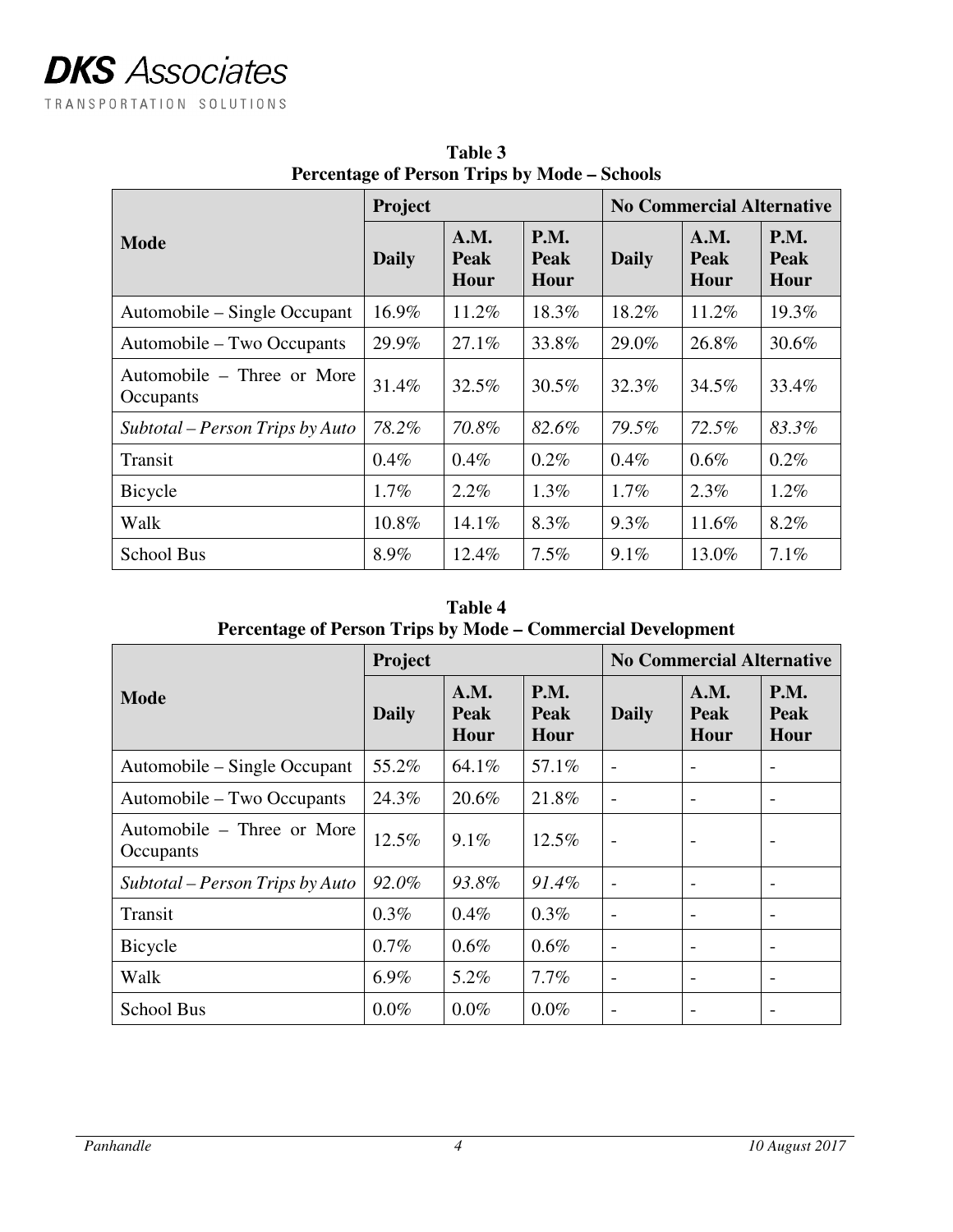

| <b>Project Vehicle Trip-Ends</b> |          |                |         |        |                 |                |              |                | <b>No Commercial Alternative Vehicle Trip-Ends</b> |                |                          |                          |                          |                          |
|----------------------------------|----------|----------------|---------|--------|-----------------|----------------|--------------|----------------|----------------------------------------------------|----------------|--------------------------|--------------------------|--------------------------|--------------------------|
|                                  |          | A.M. Peak Hour |         |        |                 | P.M. Peak Hour |              |                | A.M. Peak Hour                                     |                |                          | <b>P.M. Peak Hour</b>    |                          |                          |
| <b>Land Use</b>                  | Daily    | Entering       | Exiting | Total  | <b>Entering</b> | Exiting        | <b>Total</b> | Daily          | Entering                                           | Exiting        | <b>Total</b>             | Entering                 | Exiting                  | Total                    |
| <b>Total Trip-Ends</b>           |          |                |         |        |                 |                |              |                |                                                    |                |                          |                          |                          |                          |
| Residential                      | 16,855   | 232            | 950     | 1,182  | 849             | 401            | 1,251        | 17,105         | 241                                                | 1,003          | 1,244                    | 870                      | 420                      | 1,290                    |
| Schools                          | 6,373    | 407            | 142     | 549    | 167             | 334            | 501          | 7,165          | 479                                                | 167            | 646                      | 192                      | 394                      | 586                      |
| Commercial                       | 4,399    | 185            | 90      | 275    | 129             | 199            | 328          |                | $\overline{a}$                                     |                | $\blacksquare$           | $\overline{a}$           |                          |                          |
| Total                            | 27,627   | 824            | 1,182   | 2,006  | 1,145           | 934            | 2,080        | 24,270         | 720                                                | 1,170          | 1,890                    | 1,062                    | 814                      | 1,876                    |
| <b>Internal Trip-Ends</b>        |          |                |         |        |                 |                |              |                |                                                    |                |                          |                          |                          |                          |
| Residential                      | $-978$   | $-17$          | $-67$   | $-84$  | $-18$           | $-11$          | $-29$        | $-384$         | $-10$                                              | $-24$          | $-34$                    | $-11$                    | $-8$                     | $-19$                    |
| Schools                          | $-615$   | $-43$          | $-15$   | $-57$  | $-6$            | $-9$           | $-15$        | $-340$         | $-24$                                              | $-9$           | $-32$                    | $-7$                     | $-10$                    | $-16$                    |
| Commercial                       | $-314$   | $-24$          | $-3$    | $-27$  | $-4$            | $-8$           | $-12$        | $\blacksquare$ | $\overline{\phantom{0}}$                           | $\blacksquare$ | $\overline{\phantom{a}}$ | $\overline{\phantom{a}}$ | $\overline{\phantom{0}}$ | $\overline{\phantom{a}}$ |
| Total                            | $-1,907$ | $-84$          | $-85$   | $-168$ | $-28$           | $-28$          | $-56$        | $-725$         | $-33$                                              | $-33$          | $-67$                    | $-18$                    | $-18$                    | $-35$                    |
| <b>External Trip-Ends</b>        |          |                |         |        |                 |                |              |                |                                                    |                |                          |                          |                          |                          |
| Residential                      | 15,877   | 215            | 883     | 1,098  | 831             | 390            | 1,222        | 16,720         | 231                                                | 978            | 1,210                    | 859                      | 412                      | 1,271                    |
| Schools                          | 5,758    | 364            | 127     | 492    | 161             | 325            | 486          | 6,824          | 455                                                | 159            | 614                      | 185                      | 385                      | 570                      |
| Commercial                       | 4,085    | 161            | 87      | 248    | 125             | 191            | 316          |                |                                                    |                | $\overline{\phantom{a}}$ | $\overline{\phantom{0}}$ |                          |                          |
| Total                            | 25,720   | 740            | 1,097   | 1,838  | 1,117           | 906            | 2,024        | 23,545         | 686                                                | 1,137          | 1,823                    | 1,045                    | 769                      | 1,841                    |

**Table 5 Vehicular Trip Generation**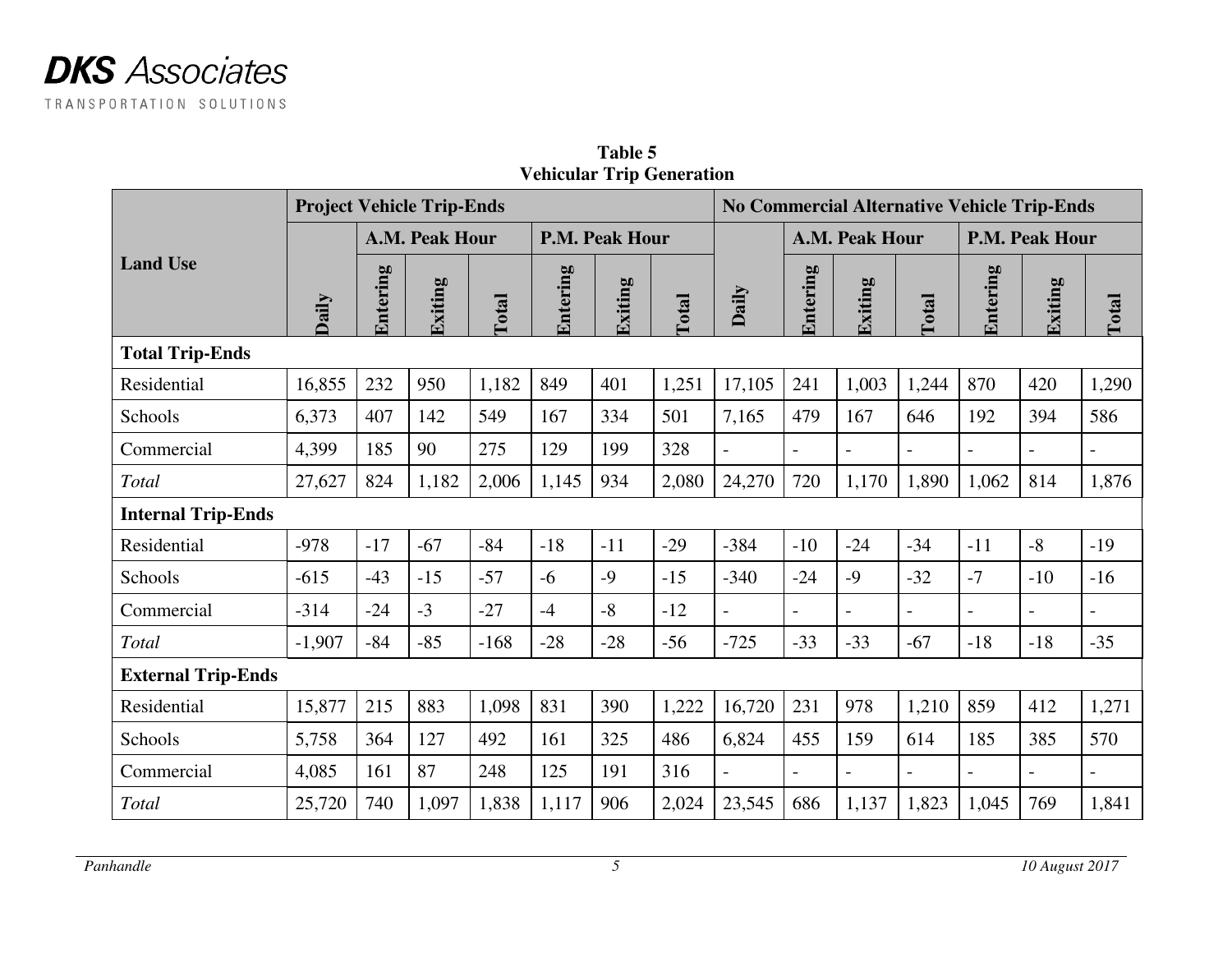

|                 |                |                | <b>Project Vehicle Trip-Ends</b> |              |                       |                |              | <b>No Commercial Alternative Vehicle Trip-Ends</b> |                 |         |                       |          |                |       |
|-----------------|----------------|----------------|----------------------------------|--------------|-----------------------|----------------|--------------|----------------------------------------------------|-----------------|---------|-----------------------|----------|----------------|-------|
|                 | A.M. Peak Hour |                |                                  |              | <b>P.M. Peak Hour</b> |                |              | A.M. Peak Hour                                     |                 |         | <b>P.M. Peak Hour</b> |          |                |       |
| <b>Land Use</b> | Daily          | Entering       | Exiting                          | <b>Total</b> | Entering              | Exiting        | <b>Total</b> | Daily                                              | <b>Entering</b> | Exiting | <b>Total</b>          | Entering | Exiting        | Total |
| Village 1       | 858            | 12             | 48                               | 60           | 58                    | 6              | 64           | 858                                                | 12              | 50      | 62                    | 58       | 6              | 65    |
| Village 2       | 871            | 12             | 49                               | 61           | 59                    | 6              | 65           | 1,117                                              | 16              | 65      | 81                    | 76       | 8              | 85    |
| Village 3       | 1,319          | 18             | 74                               | 92           | 89                    | 9              | 98           | 1,319                                              | 18              | 77      | 96                    | 89       | 9              | 100   |
| Village 4       | 1,124          | 15             | 63                               | 78           | 75                    | 8              | 83           | 1,124                                              | 15              | 66      | 81                    | 75       | 8              | 84    |
| Village 5       | 650            | 9              | 36                               | 45           | 44                    | $\overline{4}$ | 48           | 650                                                | 9               | 37      | 47                    | 44       | $\overline{4}$ | 49    |
| Village 6       | 404            | 6              | 23                               | 28           | 27                    | 3              | 30           | 404                                                | 6               | 24      | 29                    | 27       | 3              | 30    |
| Village 7       | 1,269          | 17             | 71                               | 89           | 85                    | 9              | 94           | 1,269                                              | 17              | 74      | 92                    | 85       | 9              | 96    |
| Village 8       | 631            | 9              | 35                               | 44           | 42                    | $\overline{4}$ | 47           | 631                                                | 9               | 36      | 46                    | 42       | $\overline{4}$ | 48    |
| Village 9       | 1,086          | 15             | 61                               | 76           | 73                    | $\overline{7}$ | 81           | 1,086                                              | 15              | 63      | 79                    | 73       | $\overline{7}$ | 82    |
| Village 10      | 707            | 10             | 40                               | 49           | 47                    | 5              | 52           | 707                                                | 10              | 42      | 51                    | 47       | 5              | 53    |
| Village 11      | 675            | 9              | 38                               | 47           | 45                    | 5              | 50           | 675                                                | 9               | 40      | 49                    | 45       | 5              | 51    |
| Village 12      | 461            | 6              | 26                               | 32           | 31                    | 3              | 34           | 461                                                | 6               | 27      | 33                    | 31       | 3              | 35    |
| Village 13      | 505            | $\overline{7}$ | 28                               | 35           | 34                    | 3              | 37           | 505                                                | $\overline{7}$  | 29      | 36                    | 34       | 3              | 38    |
| Village 14      | 903            | 12             | 51                               | 63           | 61                    | 6              | 67           | 903                                                | 12              | 53      | 65                    | 61       | 6              | 68    |

**Table 6 Vehicular Trip Generation by Residential Village / Development Component**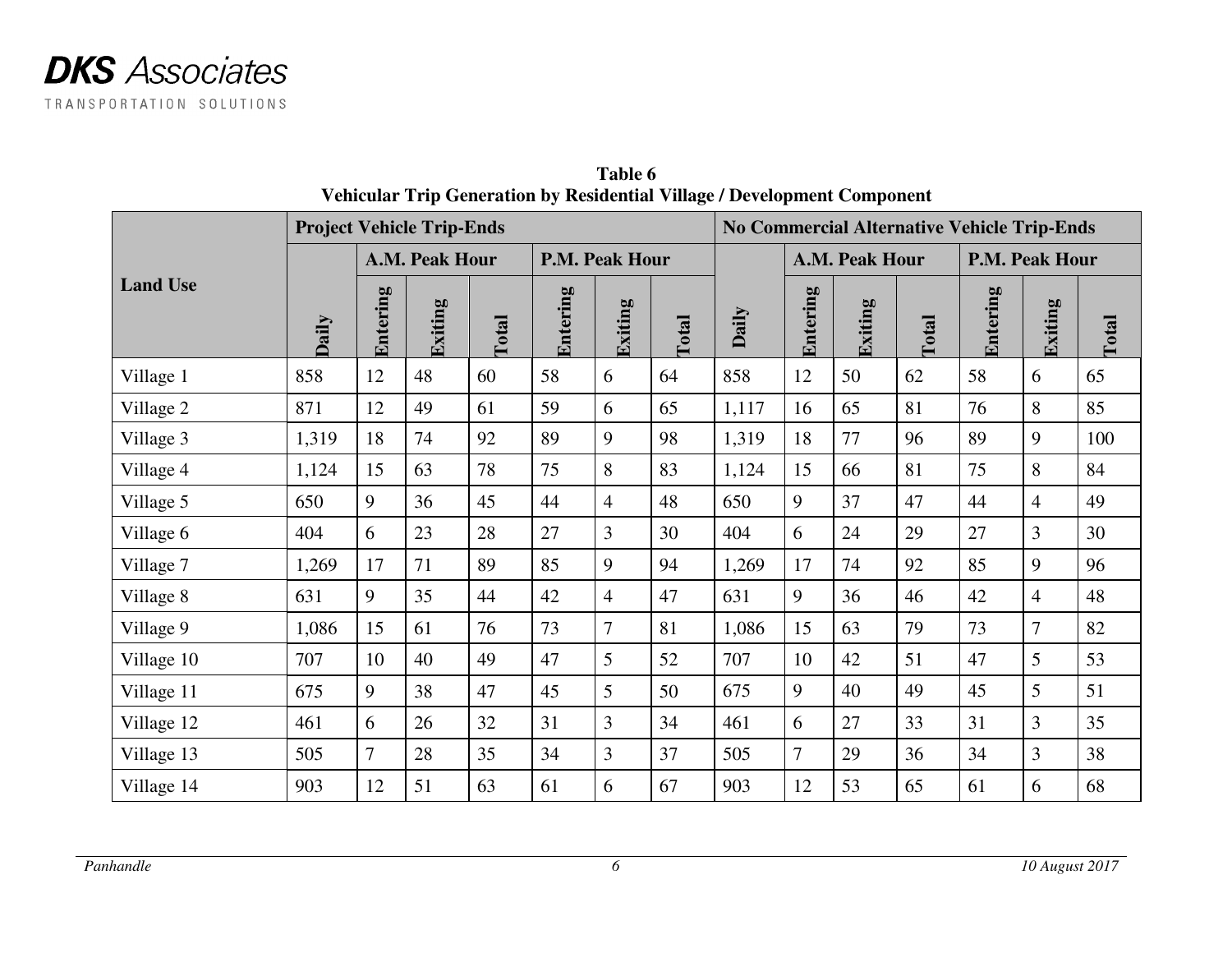

|                                                       |                |          | <b>Project Vehicle Trip-Ends</b> |       |                 |         |       | <b>No Commercial Alternative Vehicle Trip-Ends</b> |          |          |                |          |          |          |
|-------------------------------------------------------|----------------|----------|----------------------------------|-------|-----------------|---------|-------|----------------------------------------------------|----------|----------|----------------|----------|----------|----------|
|                                                       | A.M. Peak Hour |          |                                  |       | P.M. Peak Hour  |         |       | A.M. Peak Hour                                     |          |          | P.M. Peak Hour |          |          |          |
| <b>Land Use</b>                                       | Daily          | Entering | Exiting                          | Total | <b>Entering</b> | Exiting | Total | Daily                                              | Entering | Exiting  | <b>Total</b>   | Entering | Exiting  | Total    |
| Krumenacher<br>Property 1 (West of<br>National Drive) | 4,202          | 58       | 237                              | 295   | 61              | 249     | 310   | 4,203                                              | 59       | 247      | 306            | 61       | 260      | 315      |
| Krumenacher<br>Property 3 (East of<br>Powerlines)     | 1,190          | 17       | 70                               | 87    | 18              | 73      | 91    | 1,190                                              | 17       | 73       | 90             | 18       | 76       | 92       |
| Residential<br>Development                            | 16,855         | 232      | 950                              | 1,182 | 849             | 401     | 1,251 | 17,105                                             | 241      | 1,003    | 1,244          | 870      | 420      | 1,290    |
| <b>Elementary School</b>                              | 1,263          | 84       | 24                               | 109   | 32              | 69      | 101   | 1,420                                              | 99       | 28       | 128            | 37       | 81       | 118      |
| Middle School /<br>High School                        | 5,110          | 322      | 118                              | 440   | 135             | 265     | 401   | 5,745                                              | 379      | 139      | 518            | 155      | 313      | 469      |
| Schools                                               | 6,373          | 407      | 142                              | 549   | 167             | 334     | 501   | 7,165                                              | 478      | 167      | 646            | 192      | 394      | 587      |
| Commercial<br>Development                             | 4,399          | 185      | 90                               | 275   | 129             | 199     | 328   | $\theta$                                           | $\theta$ | $\theta$ | $\theta$       | $\theta$ | $\theta$ | $\theta$ |
| Total                                                 | 27,627         | 824      | 1,182                            | 2,006 | 1,145           | 934     | 2,080 | 24,270                                             | 719      | 1,170    | 1,890          | 1,062    | 814      | 1,877    |

**Table 6 Vehicular Trip Generation by Residential Village / Development Component**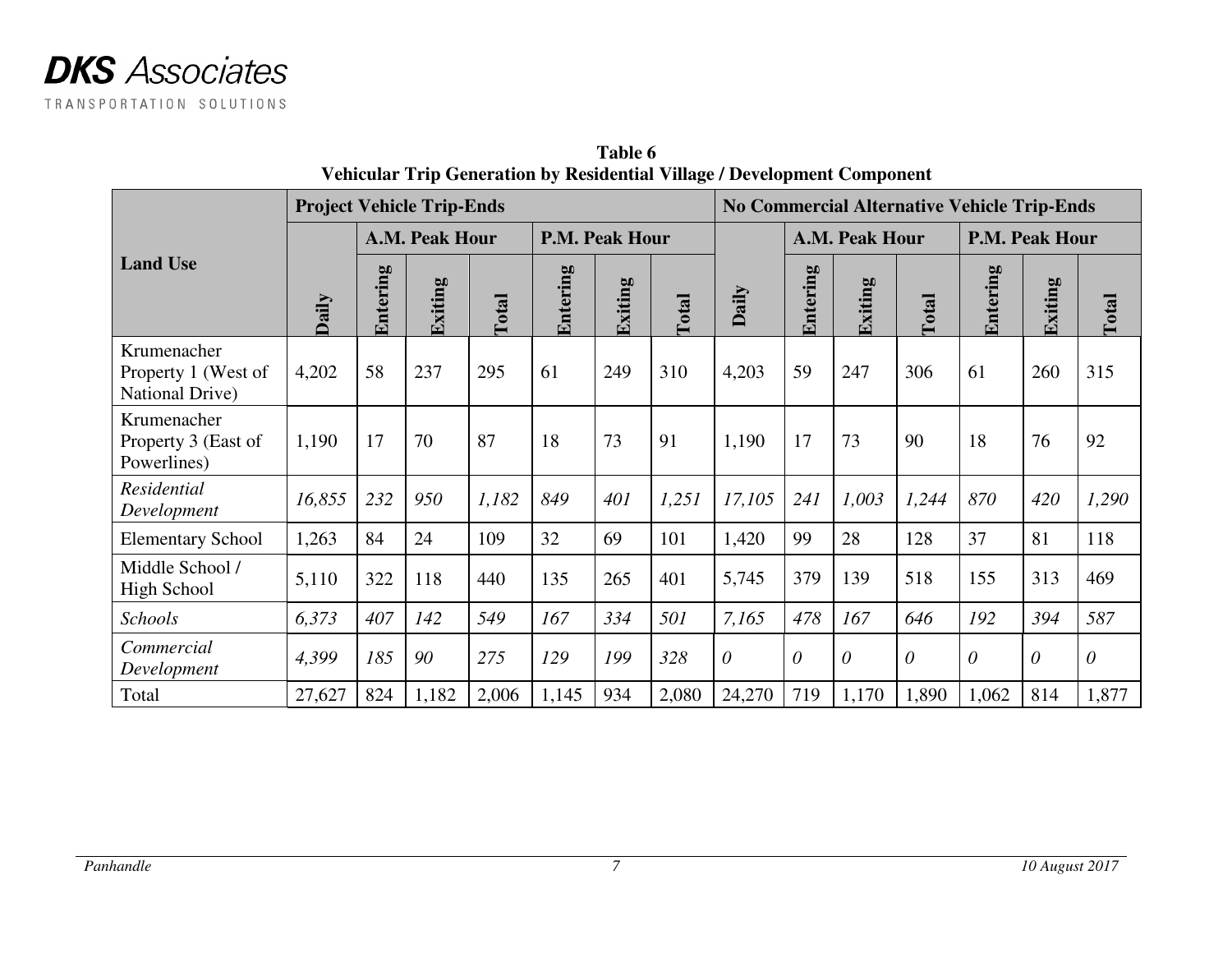#### **Vehicle Miles Traveled (VMT)**

Travel forecasting for the transportation analysis was conducted with the use of SACOG's SACSIM travel model. Table 7 summarizes the VMT analysis. Compared to the Project, the increase in VMT associated with the Alternative changes from 142,246 daily vehicle miles travelled to 152,688 daily vehicle miles travelled (+7 percent).

| Table 7                      |
|------------------------------|
| <b>Estimated Project VMT</b> |

|                                                           | <b>Regional Daily Vehicle Miles Travelled</b> |                                 |                                                                       |  |  |  |  |  |  |  |
|-----------------------------------------------------------|-----------------------------------------------|---------------------------------|-----------------------------------------------------------------------|--|--|--|--|--|--|--|
| <b>Roadway Type</b>                                       | <b>Existing</b>                               | <b>Existing Plus</b><br>Project | <b>Existing Plus</b><br>No<br><b>Commercial</b><br><b>Alternative</b> |  |  |  |  |  |  |  |
| Freeways and Rural Roads                                  | 33,632,214                                    | 33,682,030                      | 33,691,323                                                            |  |  |  |  |  |  |  |
| <b>Urban Streets</b>                                      | 24,622,056                                    | 24,714.487                      | 24,715,634                                                            |  |  |  |  |  |  |  |
| Total                                                     | 58,254,270                                    | 58,396,516                      | 58,406,958                                                            |  |  |  |  |  |  |  |
| <b>Regional Percentage Change</b>                         |                                               | 0.24%                           | 0.26%                                                                 |  |  |  |  |  |  |  |
| Increase in VMT                                           |                                               | 142,246                         | 152,688                                                               |  |  |  |  |  |  |  |
| Percentage Change in Increased VMT<br>Compared to Project |                                               |                                 | 7%                                                                    |  |  |  |  |  |  |  |

#### **Summary**

- Analysis of the Project and No Commercial Alternative assumes full occupancy of all land use elements – residential, school, and commercial.
- The No Commercial Alternative was developed in part to address the current commercial space vacancy in the Natomas area.
- Compared to the Project, the No Commercial Alternative would generate fewer motor vehicle trips, but a higher increase in VMT.
- Although quantitative traffic operations analysis has not been conducted, the Alternative would be anticipated to have a similar (or slightly reduced) level of traffic operations impacts as the Project, based upon the reduction of external trips throughout the day.
- If the Project was implemented without successful retail development (either no development on the site or vacant space), the Project VMT increase would be anticipated to be higher than anticipated with the Project, but lower than the No Commercial Alternative (due to the increase in residential units).